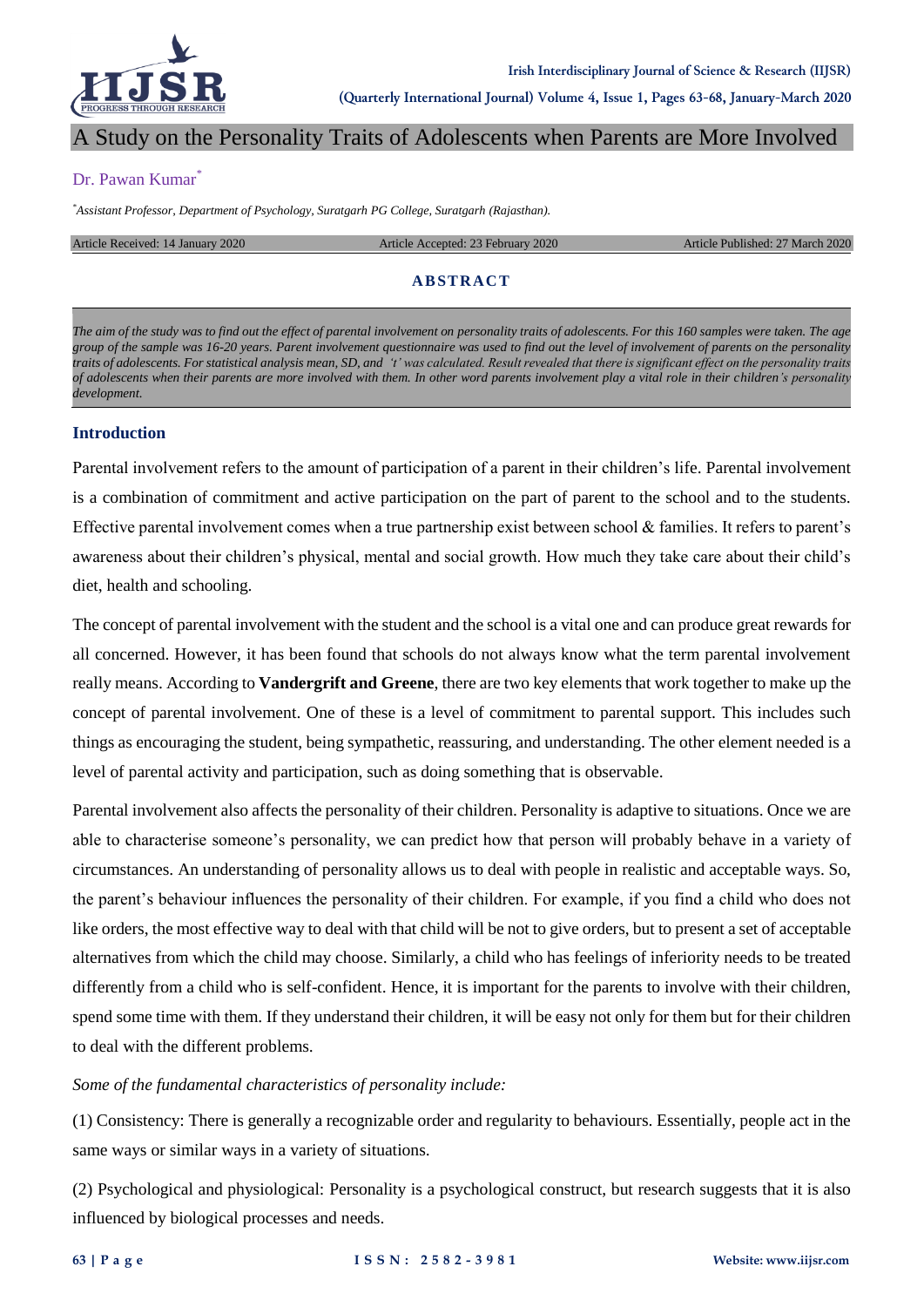

(3) It impacts behaviours and actions: Personality does not just influence how we move and respond in our environment; it also causes us to act in certain ways.

(4) Multiple expressions: Personality is displayed in more than just behavior. It can also be seen in our thoughts, feelings, close relationships, and other social interactions.

## **Objective of the Study**

To study the effect of parental involvement on personality traits of adolescents when parents are more involved.

#### **Methodology**

This study was conducted in Jodhpur city. For this research work, incidental purposive sampling technique was used for the selection of the adolescents. In all there were 160 adolescents selected out of which 80 students were selected where parents are more involved, from which 40 are male and 40 are female students. Likewise 80 students were selected where parents are less involved out of 80, 40 are male and 40 are female students. In all there were four sub groups, each consists of 40 subjects and entire sample was consists of 160 subjects. Parental involvement questionnaire was used to find out the level of involvement of the parents.

### **Results**

| Table 1. Mean significance difference between personality traits of male and female adolescents when |  |
|------------------------------------------------------------------------------------------------------|--|
| parents are more involved                                                                            |  |

| <b>Table</b><br>No. | Factor                | ${\bf N}$ | <b>Category</b> | <b>Mean</b> | <b>SD</b> | $\ddot{\mathbf{t}}$<br><b>Value</b> | Level of<br>significance |
|---------------------|-----------------------|-----------|-----------------|-------------|-----------|-------------------------------------|--------------------------|
| 1.1                 | $\mathbf{A}$          | 40        | Male            | 4.92        | 0.57      |                                     |                          |
|                     | (Warmth)              | 40        | Female          | 4.45        | 0.50      | 3.94                                | 0.01                     |
| 1.2                 | $\bf{B}$              | 40        | Male            | 8.65        | 0.73      |                                     |                          |
|                     | (Intelligence)        | 40        | Female          | 8.55        | 0.71      | 0.61                                | <b>NS</b>                |
| 1.3                 | $\mathcal{C}$         | 40        | Male            | 4.87        | 0.40      |                                     |                          |
|                     | (Emotional stability) | 40        | Female          | 4.45        | 0.59      | 3.72                                | 0.01                     |
| 1.4                 | D                     | 40        | Male            | 4.92        | 0.69      |                                     |                          |
|                     | (Excitability)        | 40        | Female          | 4.50        | 0.55      | 3.02                                | 0.01                     |
| 1.5                 | E                     | 40        | Male            | 4.62        | 0.63      |                                     |                          |
|                     | (Dominance)           | 40        | Female          | 4.50        | 0.55      | 0.94                                | <b>NS</b>                |
| 1.6                 | $\mathbf{F}$          | 40        | Male            | 4.92        | 0.65      |                                     |                          |
|                     | (Cheerfulness)        | 40        | Female          | 4.40        | 0.49      | 4.03                                | 0.01                     |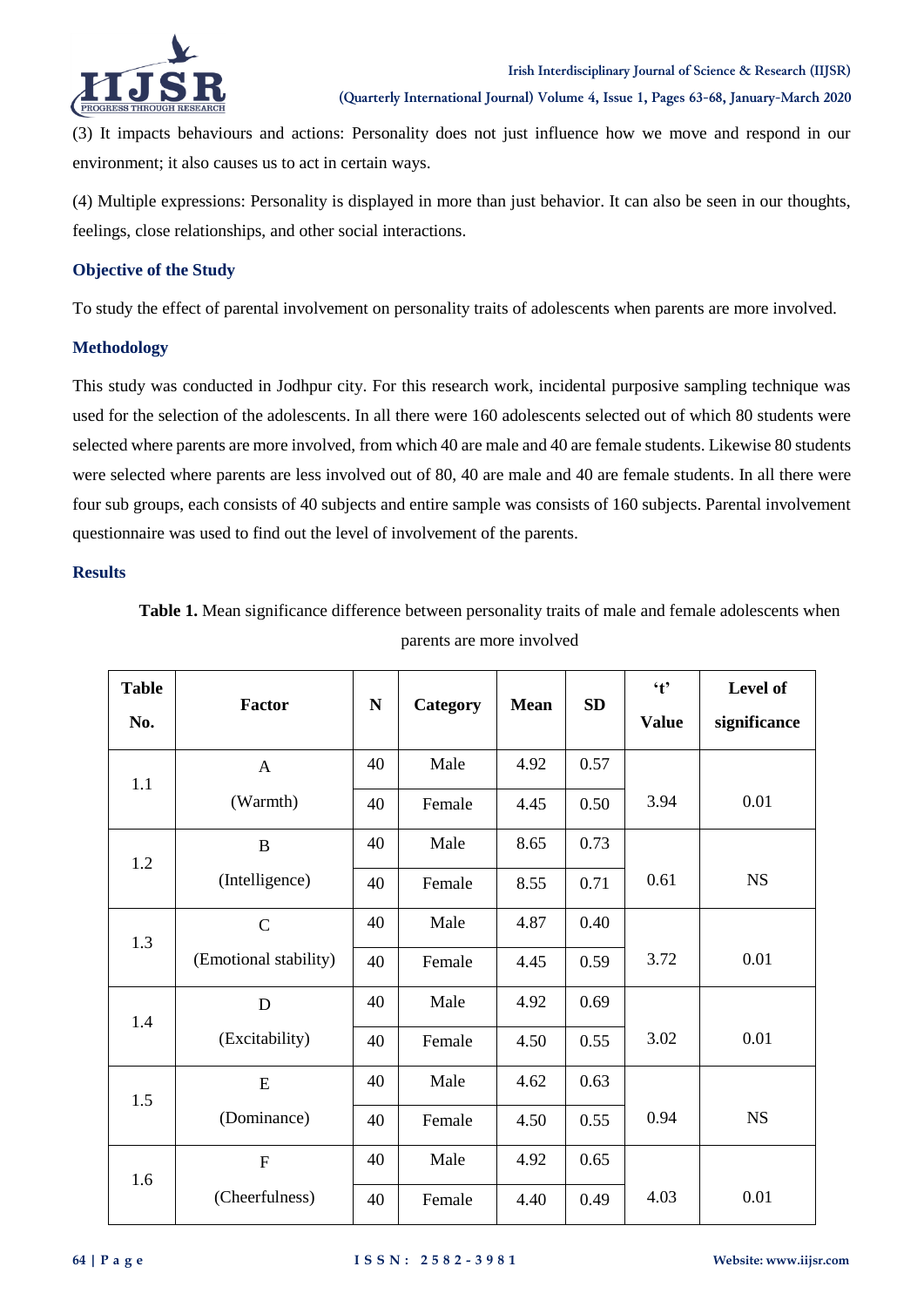

#### **Irish Interdisciplinary Journal of Science & Research (IIJSR)**

## **(Quarterly International Journal) Volume 4, Issue 1, Pages 63-68, January-March 2020**

|            | G                  | 40 | Male   | 7.42 | 0.59 |      |           |
|------------|--------------------|----|--------|------|------|------|-----------|
| 1.7<br>1.8 | (Conformity)       | 40 | Female | 7.72 | 0.59 | 2.24 | 0.05      |
|            | H                  | 40 | Male   | 3.92 | 0.69 |      |           |
| 1.9        | (Boldness)         | 40 | Female | 3.45 | 0.55 | 3.38 | 0.01      |
|            | $\bf I$            | 40 | Male   | 8.20 | 0.75 |      |           |
| 1.10       | (Sensitivity)      | 40 | Female | 8.40 | 0.63 | 1.28 | <b>NS</b> |
|            | $\bf J$            | 40 | Male   | 8.27 | 0.78 |      |           |
|            | (Withdrawal)       | 40 | Female | 8.15 | 0.94 | 0.64 | <b>NS</b> |
| 1.11       | $\mathbf O$        | 40 | Male   | 8.30 | 0.79 |      |           |
|            | (Apprehension)     | 40 | Female | 8.05 | 0.93 | 1.29 | <b>NS</b> |
| 1.12       | Q <sub>2</sub>     | 40 | Male   | 4.10 | 0.67 |      |           |
|            | (Self-sufficiency) | 40 | Female | 3.77 | 0.47 | 2.49 | 0.05      |
| 1.13       | $Q_3$              | 40 | Male   | 4.22 | 0.53 |      |           |
|            | (Self-discipline)  | 40 | Female | 3.92 | 0.52 | 2.54 | 0.05      |
| 1.14       | $Q_4$              | 40 | Male   | 6.65 | 0.62 |      |           |
|            | (Tension)          | 40 | Female | 6.52 | 0.55 | 0.94 | NS        |



**Graph – 1**

**Table 1** reveals personality traits of male and female adolescents when their parents are more involved.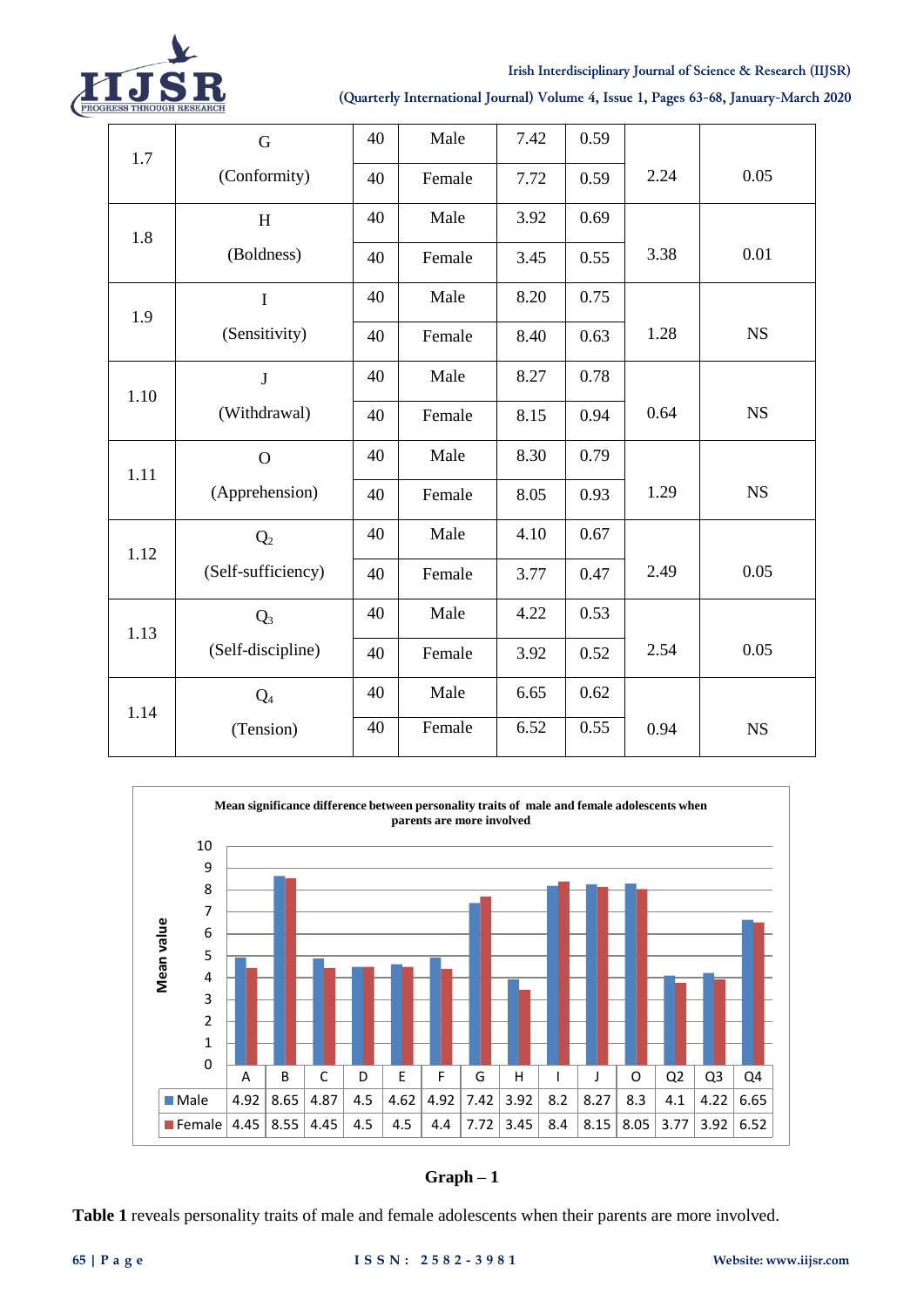

Table 1.1 the mean value of male adolescents on the factor A (warmth) is 4.92 and SD is 0.57 and the mean value of female adolescents is 4.45 and SD is 0.50. The t-value between the mean of male adolescents and female adolescents is 3.94, which is significant at 0.01 levels. That means there is significant difference between male and female adolescents. It seems that female adolescents are more reserved, critical cool, working alone and avoiding compromise than the male adolescents.

Table 1.2 indicates that the mean value of male adolescents on the factor B (Intelligence) is 8.65 and SD is 0.73 and the mean value of the female adolescents is 8.55 and SD is 0.71. The t-value between mean of male and female adolescents is 0.61, which is not significant at 0.05 levels. That means there is no significance difference between male and female adolescents on level of intelligence when their parents are more involved.

Table 1.3 shows that the mean value of male adolescents on factor C (Emotional Stability) is 4.87 and SD is 0.40 and the mean value of female adolescents is 4.45 and SD is 0.59. The t-value between the mean of male and female adolescents is 3.72, which is significant at 0.01 levels. That means there is significance difference between male and female adolescents but the male adolescents scored significantly higher mean than the female adolescents. It means that the male adolescents are emotionally stable than the female adolescents when their parents are more involved.

Table 1.4 shows that the mean value of male adolescents on factor D (Excitability) is 4.92 and SD is 0.69 and the mean value of female adolescents is 4.50 and SD is 0.55. The t-value between the mean of male and female adolescents is 3.02, which is significant at 0.01 levels. That means there is significance difference between male and female adolescents but the male adolescents scored significantly higher mean than the female adolescents. It seems that the male adolescents are more excitable and overactive in comparison to the female adolescents.

Table 1.5 the mean value of male adolescents on factor E (Dominance) is 4.62 and SD is 0.63 and the mean value of female adolescents is 4.50 and SD is 0.55. The male adolescents scored slightly higher mean than the female adolescents. There is no significant mean difference between male and female adolescents ( $t = 0.94$ ,  $p < 0.05$ ). It means male and female adolescents are similar on the level of dominance when their parents are more involved.

Table 1.6 shows that the mean value of male adolescents on factor F (Cheerfulness) is 4.92 and SD is 0.65 and the mean value of female adolescents is 4.40 and SD is 0.49. The t-value between the mean of male and female adolescents is 4.03, which is significant at 0.01 levels. That means there is significance difference between male and female adolescents. The male adolescents scored significantly higher mean than the female adolescents. It means male adolescents are more active and expressive in comparison to the female adolescents. When their parents are more involved.

Table 1.7 indicates that the mean value of male adolescents on factor G (Conformity) is 7.42 and SD is 0.59 and the mean value of female adolescents is 7.72 and SD is 0.59. The t-value between the mean of male and female adolescents is 2.24, which is significant at 0.05 levels. That means there is significance difference between male and female adolescents. The female adolescents scored significantly higher mean than the male adolescents. It means female adolescents are more conscientious and rule bounded than the male adolescents. When their parents are more involved.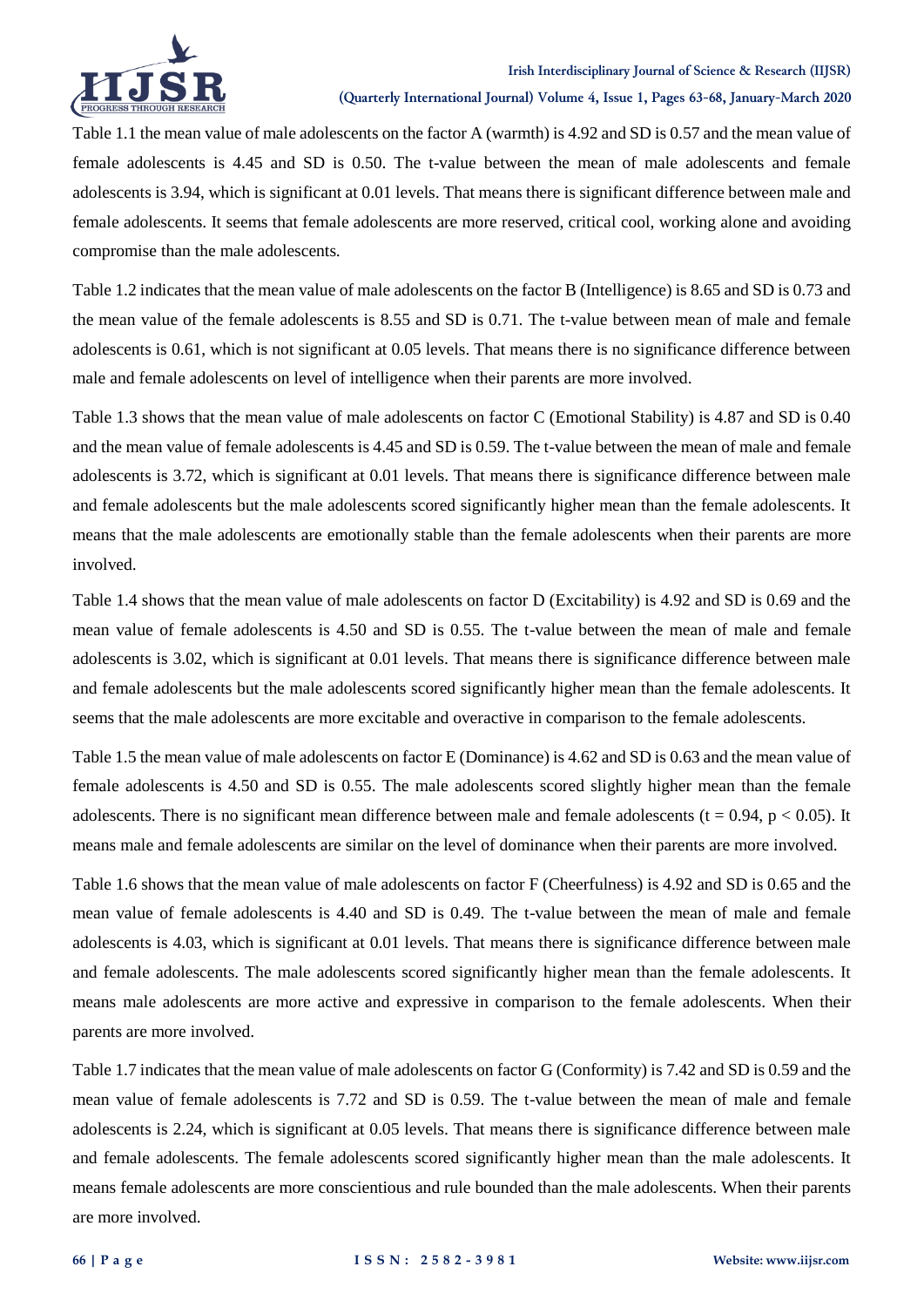

Table 1.8 shows that the mean value of male adolescents on factor H (Boldness) is 3.92 and SD is 0.69 and the mean value of female adolescents is 3.45 and SD is 0.55. The t-value between the mean of male and female adolescents is 3.38, which is significant at 0.01 levels. That means there is significance difference between male and female adolescents. The male adolescents scored significantly higher mean than the female adolescents. It means male adolescents are socially bold and try on new things in comparison to the female adolescents. When their parents are more involved.

Table 1.9 shows that the mean value of male adolescents on factor I (Sensitivity) is 8.20 and SD is 0.75 and the mean value of female adolescents is 8.40 and SD is 0.63. The female adolescents scored slightly higher mean than the male adolescents. There is no significant mean difference between male and female adolescents ( $t = 1.28$ ,  $p <$ 0.05). It means that male and female adolescents are similar on sensitivity factor when their parents are more involved.

Table 1.10 shows that the mean value of male adolescents on factor J (Withdrawal) is 8.27 and SD is 0.78 and the mean value of female adolescents is 8.15 and SD is 0.94. Male adolescents scored slightly higher mean than the female adolescents. There is no significant mean difference between male and female adolescents ( $t = 0.64$ ,  $p <$ 0.05). It means that male and female adolescents are similar on withdrawal factor when their parents are more involved.

Table 1.11 indicates that the mean value of male adolescents on factor O (Apprehension) is 8.30 and SD is 0.79 and the mean value of female adolescents is 8.05 and SD is 0.93. The male adolescents scored slightly higher mean than the female adolescents. There is no significant mean difference between male and female adolescents ( $t = 1.29$ ,  $p <$ 0.05). It means that male and female adolescents are similar on apprehension factor when their parents are more involved.

Table 1.12 shows that the mean value of male adolescents on factor  $Q_2$  (Self-Sufficiency) is 4.10 and SD is 0.67 and the mean value of female adolescents is 3.77 and SD is 0.47. The t-value between the mean of male and female adolescents is 2.49, which is significant at 0.05 levels. That means there is significance difference between male and female adolescents. The male adolescents scored significantly higher mean than the female adolescents. It means that the female adolescents are more parents-dependent and less self-Sufficiency in comparison to the male adolescents when their parents are more involved.

Table 1.13 shows that the mean value of male adolescents on factor  $Q_3$  (Self-Discipline) is 4.22 and SD is 0.53 and the mean value of female adolescents is 3.92 and SD is 0.52. The t-value between the mean of male and female adolescents is 2.54, which is significant at 0.05 levels. That means there is significance difference between male and female adolescents. The male adolescents scored significantly higher mean than the female adolescents. It means that male adolescents are more disciplined and controlled on his emotions and behaviour than female adolescents when their parents are more involved.

Table 1.14 shows that the mean value of male adolescents on factor  $Q_4$  (Tension) is 6.65 and SD is 0.62 and the mean value of female adolescents is 6.52 and SD is 0.55. The male adolescents scored slightly higher mean than the female adolescents. There is no significant mean difference between male and female adolescents ( $t = 0.94$ ,  $p <$